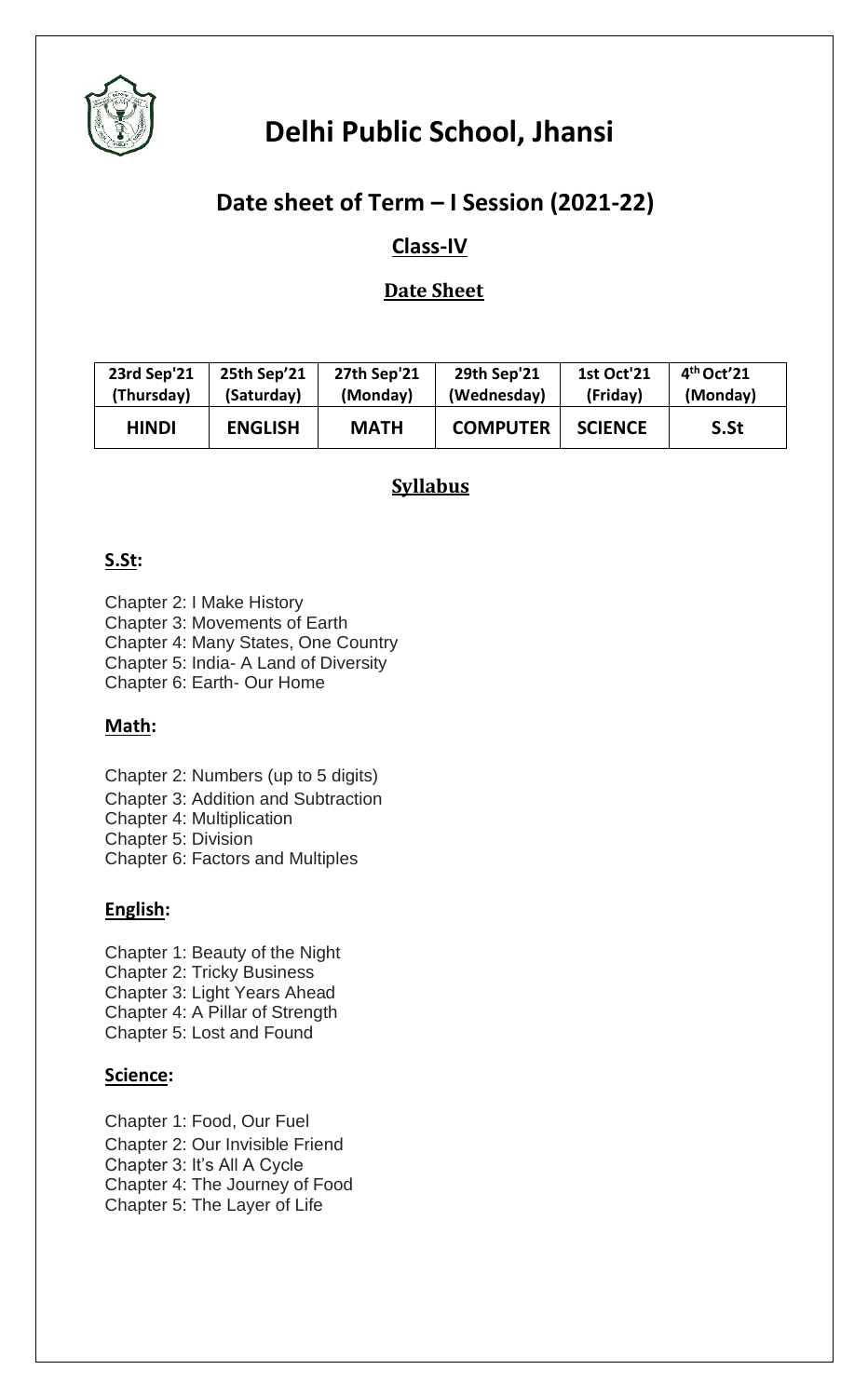

Chapter 1: Working with Computer Peripherals Chapter 2: Fun with Circles and Polygons in Logo Chapter 3: Manage Files and Folders Chapter 4: Personalise Your Computer Chapter 5: Formatting Text in Microsoft Word 2010

#### **ह िंदी: ह िंदी साह त्य:**

पाठ 2 -जैसा सवाल वैसा जवाब पाठ 3 -किरमिच की गेंद पाठ 5 -दोस्त की पोशाक

#### **ह िंदी व्याकरण:**

पाठ 1- भाषा और व्याकरण पाठ 2 -वर्ण विचार पाठ 5- संज्ञा

 **All the Best**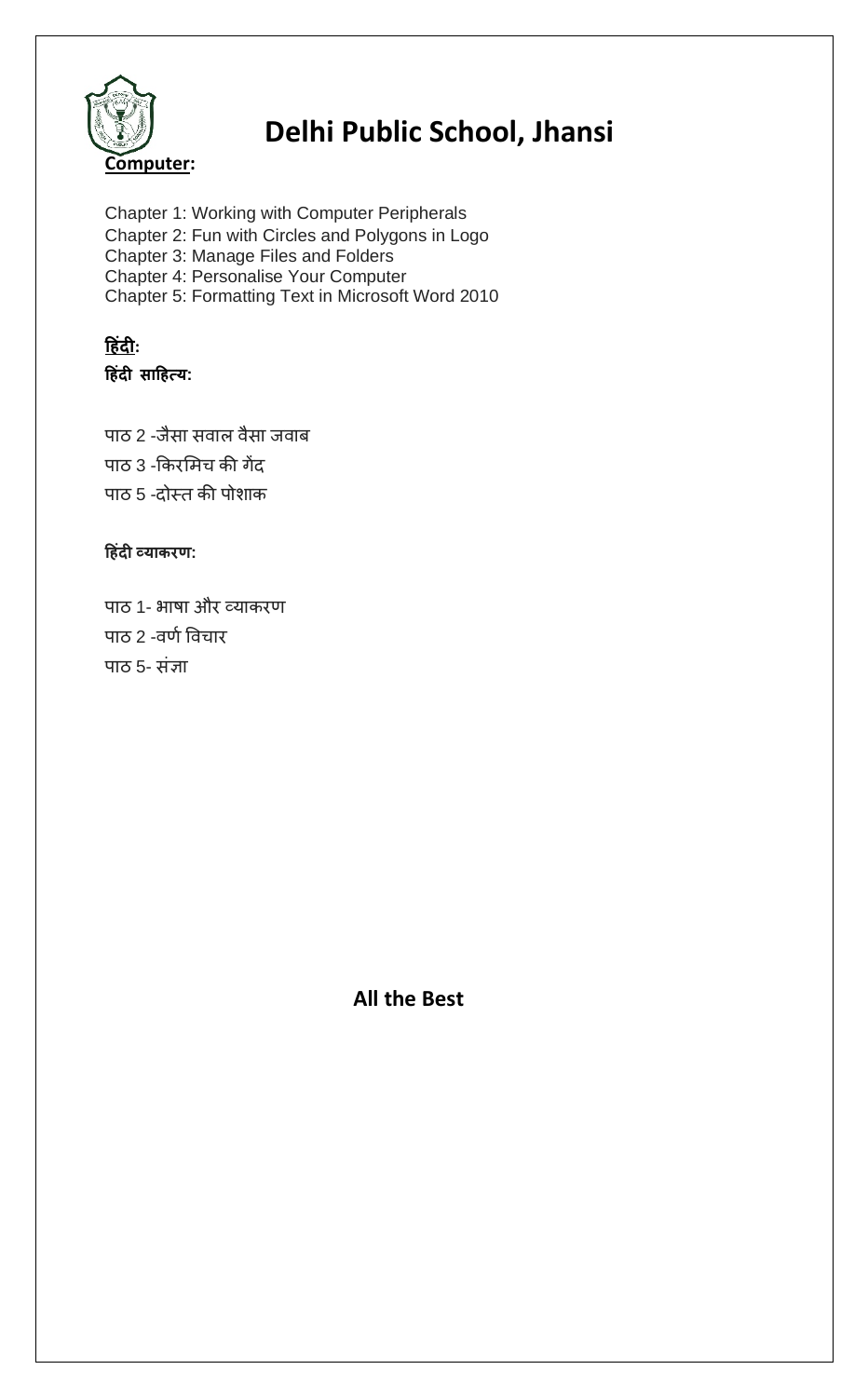

### **DELHI PUBLIC SCHOOL REVISION PLAN**

**(Month: September 2021)**

#### **CLASS:4**

## **S.St:**

| Date                   | <b>Chapter Name</b>                                                          | <b>Revision and Quiz of 20 marks</b> |
|------------------------|------------------------------------------------------------------------------|--------------------------------------|
| $13th$ Sep             | Chapter 2: I Make History<br><b>Chapter 3: Movements of Earth</b>            | Revision                             |
| $14th$ Sep             | Chapter 2: I Make History<br>Chapter 3: Movements of Earth                   | Test                                 |
| $15th$ Sep             | Chapter 4: Many States, One Country<br>Chapter 5: India- A Land of Diversity | Revision                             |
| $16th$ Sep             | Chapter 4: Many States, One Country<br>Chapter 5: India- A Land of Diversity | Test                                 |
| $20th$ Sep             | Chapter 6: Earth- Our Home                                                   | Revision                             |
| $21$ <sup>st</sup> Sep | Chapter 6: Earth- Our Home                                                   | Test                                 |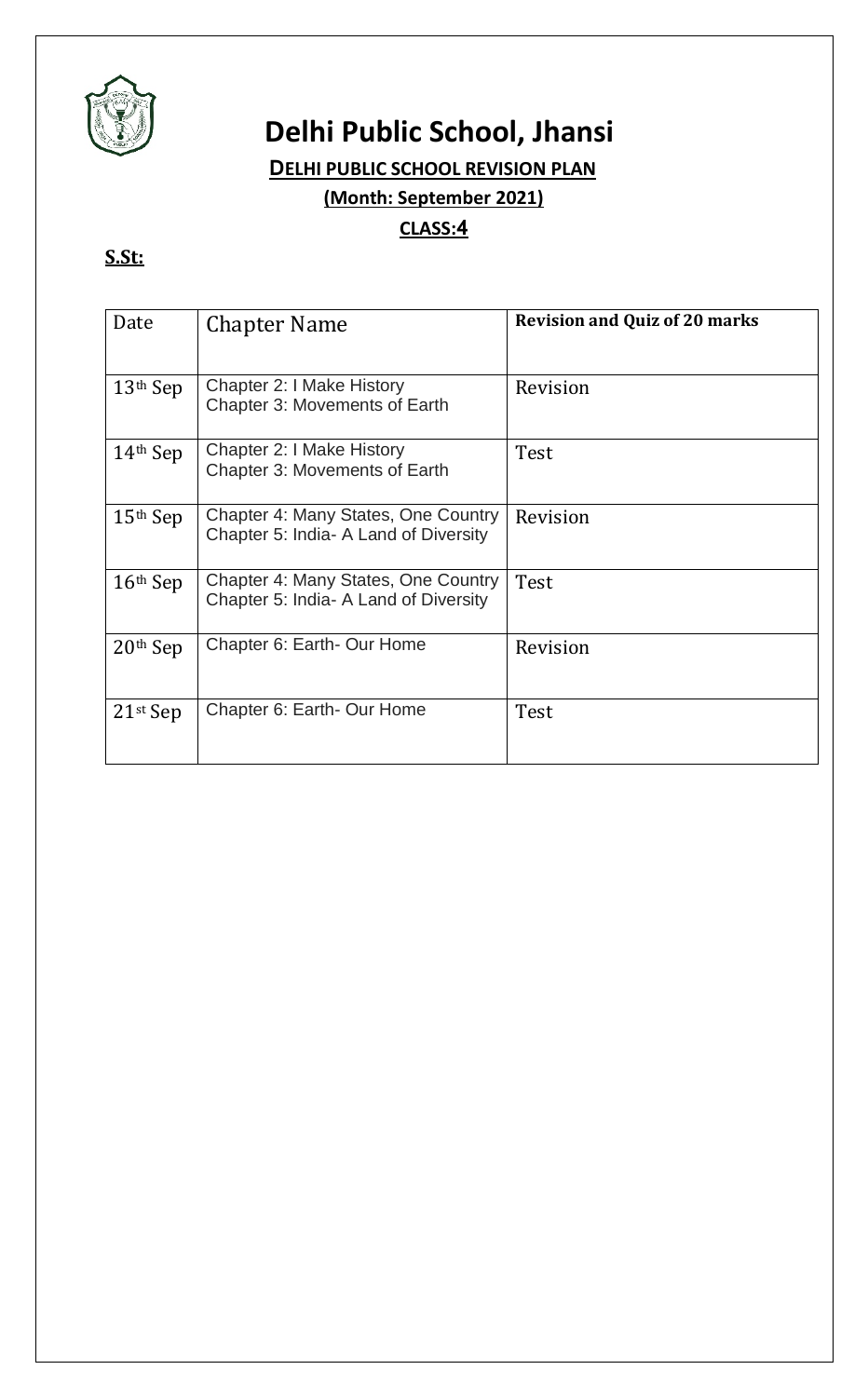

### **Math:**

| Date                 | <b>Chapter Name</b>                        | Revision and worksheet / |
|----------------------|--------------------------------------------|--------------------------|
|                      |                                            | <b>Test</b>              |
| $10th$ Sep           | Chapter 2: Numbers (up to 5 digits)        | Revision                 |
| $11th$ Sep           | Chapter 2: Numbers (up to 5 digits)        | <b>Test</b>              |
| $13th$ Sep           | <b>Chapter 3: Addition and Subtraction</b> | Revision                 |
| 14 <sup>th</sup> Sep | <b>Chapter 3: Addition and Subtraction</b> | <b>Test</b>              |
| $15th$ Sep           | <b>Chapter 4: Multiplication</b>           | Revision                 |
| $16th$ Sep           | <b>Chapter 4: Multiplication</b>           | <b>Test</b>              |
| $17th$ Sep           | <b>Chapter 5: Division</b>                 | Revision                 |
| $18th$ Sep           | <b>Chapter 5: Division</b>                 | <b>Test</b>              |
| 20 <sup>th</sup> Sep | Chapter 6: Factors and Multiples           | Revision                 |
| $21st$ Sep           | <b>Chapter 6: Factors and Multiples</b>    | <b>Test</b>              |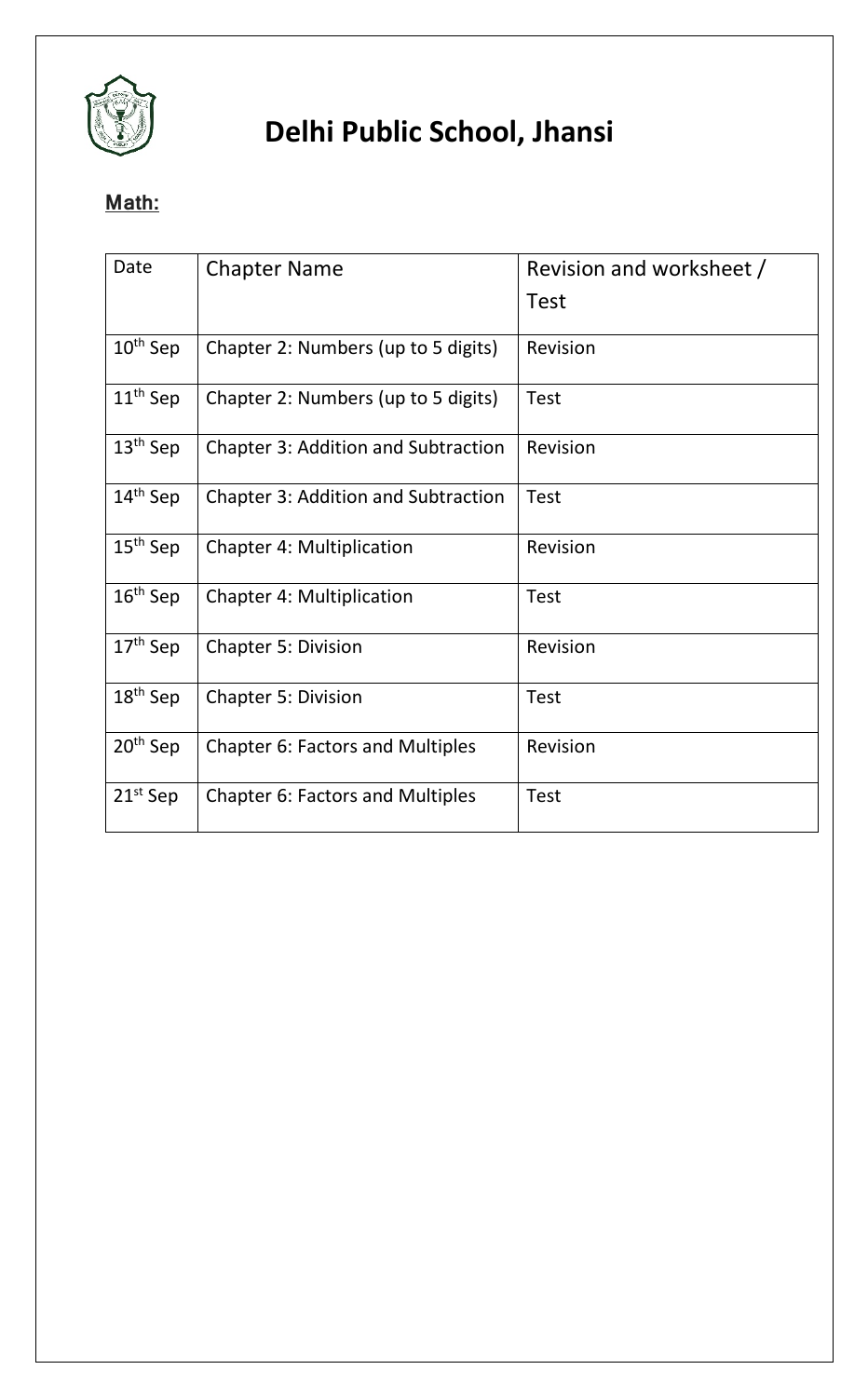

## **English:**

| Date          | <b>Chapter Name</b>               | Revision and worksheet / |
|---------------|-----------------------------------|--------------------------|
|               |                                   | Test                     |
| $10th$ Sep    | Chapter 1: Beauty Of The Night    | Revision                 |
| $11th$ Sep    | Chapter 1: Beauty Of The Night    | <b>Test</b>              |
| $13th$ Sep    | <b>Chapter 2: Tricky Business</b> | Revision                 |
| $14th$ Sep    | <b>Chapter 2: Tricky Business</b> | <b>Test</b>              |
| $15th$ Sep    | Chapter 3: Light Years Ahead      | Revision                 |
| $16th$ Sep    | Chapter 3: Light Years Ahead      | <b>Test</b>              |
| $17th$ Sep    | Chapter 4: A Pillar Of Strength   | Revision                 |
| $18th$ Sep    | Chapter 4: A Pillar Of Strength   | <b>Test</b>              |
| $20th$ Sep    | Chapter 5: Lost and Found         | Revision                 |
| $21^{st}$ Sep | Chapter 5: Lost and Found         | <b>Test</b>              |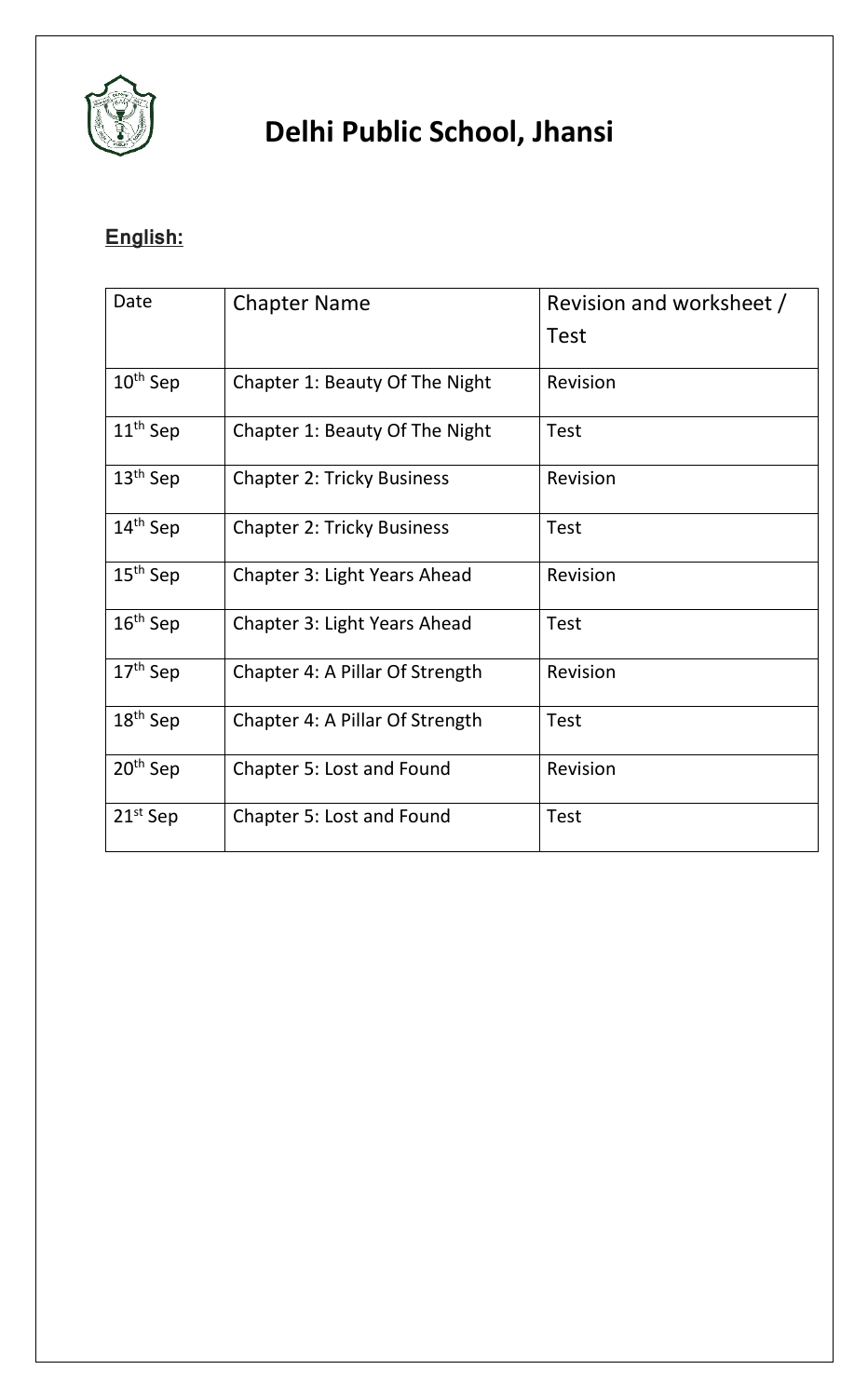

### **Science:**

| Date                 | <b>Chapter Name</b>             | Revision and worksheet / Test |
|----------------------|---------------------------------|-------------------------------|
| $10th$ Sep           | Chapter 1: Food, Our Fuel       | Revision                      |
| $11th$ Sep           | Chapter 1: Food, Our Fuel       | <b>Test</b>                   |
| $13th$ Sep           | Chapter 2: Our Invisible Friend | Revision                      |
| 14 <sup>th</sup> Sep | Chapter 2: Our Invisible Friend | <b>Test</b>                   |
| $15th$ Sep           | Chapter 3: It's All A cycle     | Revision                      |
| $16th$ Sep           | Chapter 3: It's All A cycle     | <b>Test</b>                   |
| $17th$ Sep           | Chapter 4: The Journey of Food  | Revision                      |
| $18th$ Sep           | Chapter 4: The Journey of Food  | <b>Test</b>                   |
| 20 <sup>th</sup> Sep | Chapter 5: The Layers of Life   | Revision                      |
| $21st$ Sep           | Chapter 5: The Layers of Life   | <b>Test</b>                   |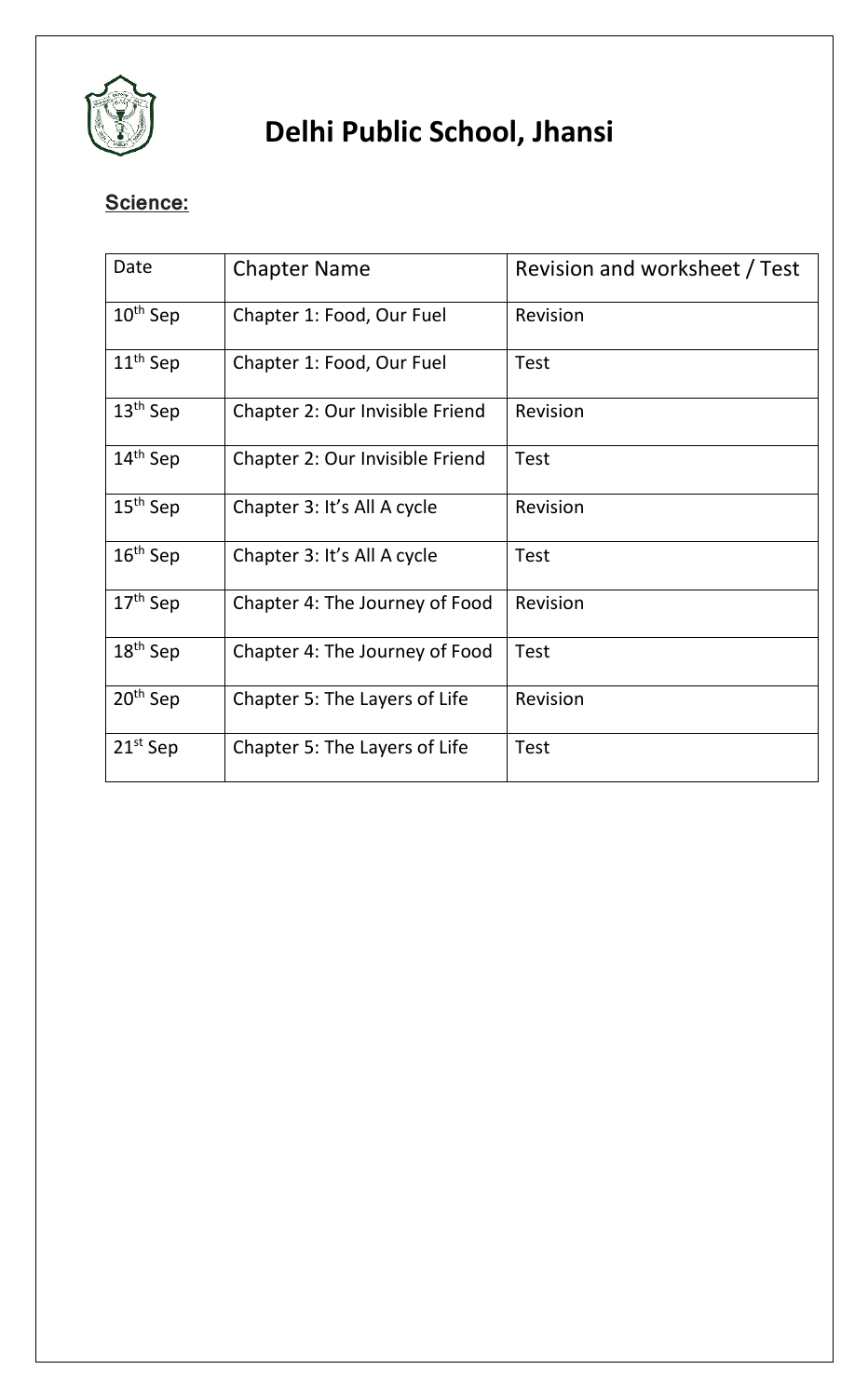

### **Computer:**

| Date                 | <b>Chapter Name</b>                        | Revision and worksheet / |
|----------------------|--------------------------------------------|--------------------------|
|                      |                                            | Test                     |
| $10th$ Sep           | Chapter 1: Working with Computer           | Revision                 |
|                      | Peripherals                                |                          |
|                      | Chapter 2: Fun with circles and            |                          |
|                      | Polygons in Logo                           |                          |
| 11 <sup>th</sup> Sep | Chapter 1: Working with Computer           | <b>Test</b>              |
|                      | Peripherals                                |                          |
|                      | Chapter 2: Fun with circles and            |                          |
|                      | Polygons in Logo                           |                          |
| 17 <sup>th</sup> Sep | <b>Chapter 3: Manage Files and Folders</b> | Revision                 |
|                      | <b>Chapter 4: Personalise Your</b>         |                          |
|                      | Computer                                   |                          |
|                      | <b>Chapter 5: Formatting Text in</b>       |                          |
|                      | Microsoft World 2010                       |                          |
| $18th$ Sep           | <b>Chapter 3: Manage Files and Folders</b> | <b>Test</b>              |
|                      | <b>Chapter 4: Personalise Your</b>         |                          |
|                      | Computer                                   |                          |
|                      | <b>Chapter 5: Formatting Text in</b>       |                          |
|                      | Microsoft World 2010                       |                          |